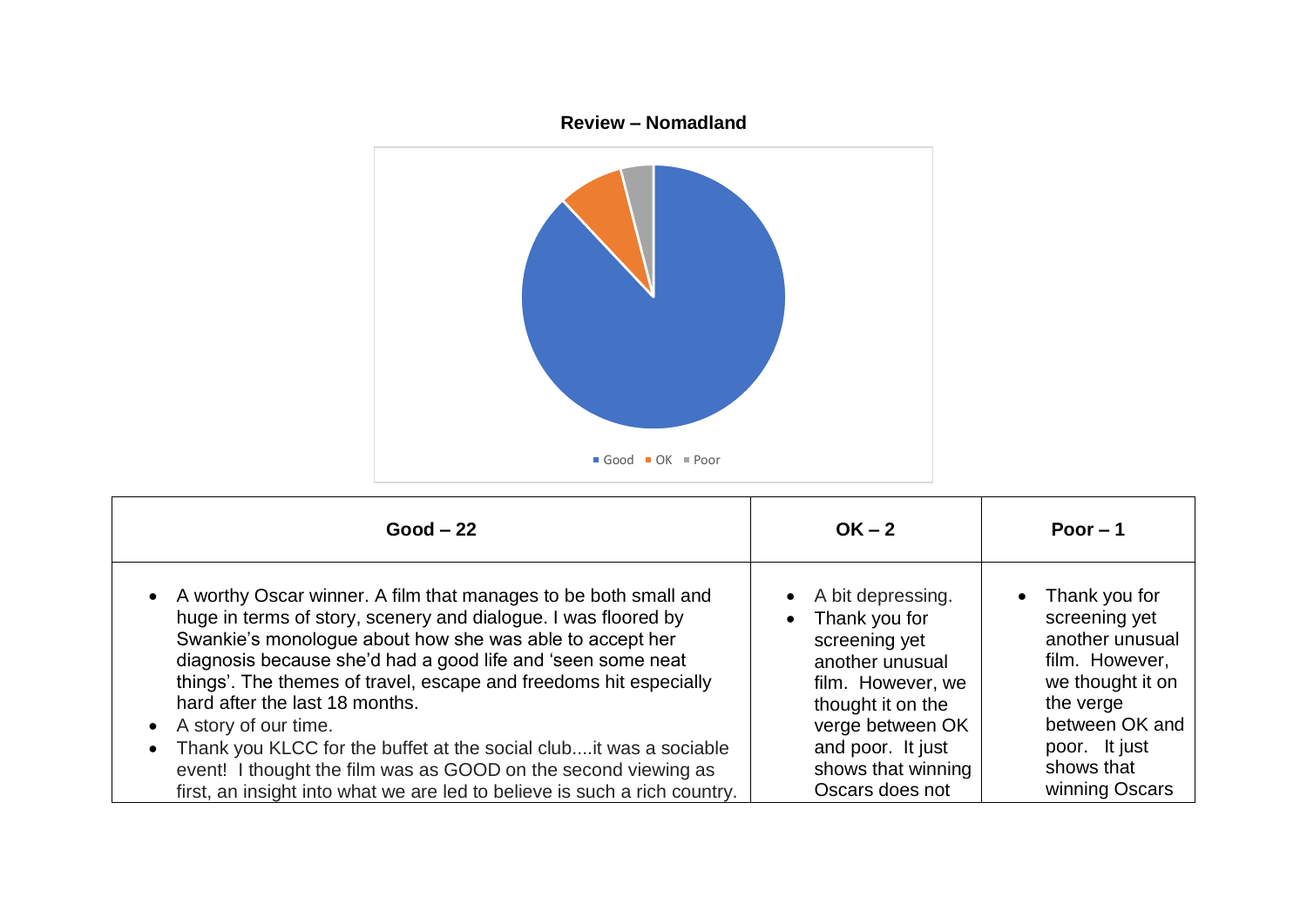| Even though I had already seen it, it was well worth watching for a<br>second time.<br>Even more rewarding on a second viewing, Frances McDormand's                                                                                                                                                                                                                                                                                                                                                                 | mean every<br>cinema-goer will<br>agree! | does not mean<br>every cinema-<br>goer will agree! |
|---------------------------------------------------------------------------------------------------------------------------------------------------------------------------------------------------------------------------------------------------------------------------------------------------------------------------------------------------------------------------------------------------------------------------------------------------------------------------------------------------------------------|------------------------------------------|----------------------------------------------------|
| performance gets better as you pick up on her subtle gestures.<br>Some truly memorable moments/images.                                                                                                                                                                                                                                                                                                                                                                                                              |                                          |                                                    |
| I found it very moving. Great using real people telling their own<br>stories.                                                                                                                                                                                                                                                                                                                                                                                                                                       |                                          |                                                    |
| Excellent thought provoking film. What a great actress plus enjoyed<br>hearing the nomads talk about their real life experiences. You<br>wouldn't get away with that wild camping here in our limited spaces.<br>Sound was excellent also.                                                                                                                                                                                                                                                                          |                                          |                                                    |
| I thought the film was really good last night. So glad to have the<br>opportunity to see it. Thank you for the lovely buffet. Really good<br>and a lovely atmosphere throughout.                                                                                                                                                                                                                                                                                                                                    |                                          |                                                    |
| I thought it was good if it did drag a little at times. The main actress<br>was very convincing in that role. I think it was described as a<br>'docudrama' indicating that this does reflect a true aspect of<br>American life. The nomad people were not down and out in the way<br>one might have imagined but middle class people who life had<br>treated badly and they seemed to find purpose in this way of life. I<br>don't think we have the equivalent over here. Certainly a film that<br>made one think. |                                          |                                                    |
| Showed a more positive view of these travellers but all had sad<br>back stories that meant they were alone.                                                                                                                                                                                                                                                                                                                                                                                                         |                                          |                                                    |
| I really enjoyed this film.                                                                                                                                                                                                                                                                                                                                                                                                                                                                                         |                                          |                                                    |
| Now seen it twice. Very moving film, and beautifully shot. I think it<br>was great that it won awards. Frances as always, is brilliant. I hope<br>the US states and companies, learn from the film, when people are<br>homeless, when a company closes in a company town.<br>Very good.                                                                                                                                                                                                                             |                                          |                                                    |